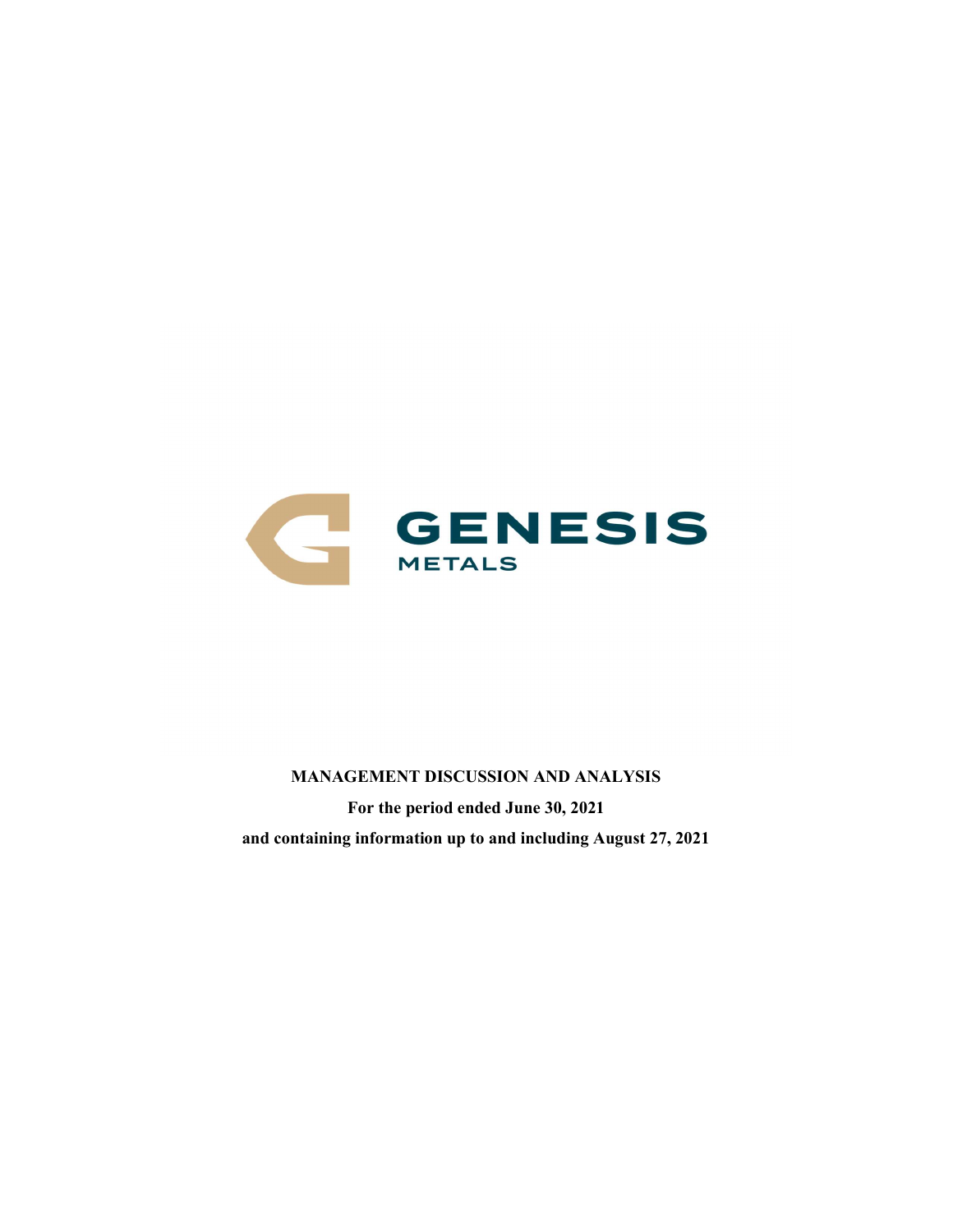# **NOTICE**

This Management Discussion and Analysis ("MD&A") is intended to help the reader understand the consolidated financial statements of Genesis Metals Corp. ("Genesis" or the "Company"). The information provided herein should be read in conjunction with the condensed interim consolidated financial statements for the period ended June 30, 2021 and consolidated financial statements for the year ended March 31, 2021. The following comments may contain management estimates of anticipated future trends, activities, or results. These are not a guarantee of future performance, since actual results could change based on other factors and variables beyond management control.

Management is responsible for the preparation and integrity of the consolidated financial statements, including the maintenance of appropriate information systems, procedures and internal controls and to ensure that the information used internally or disclosed externally, including the consolidated financial statements and MD&A, is complete and reliable. The Company's board of directors follows recommended corporate governance guidelines for public companies to ensure transparency and accountability to shareholders. The board's audit committee meets with management quarterly to review the consolidated financial statements including the MD&A and to discuss other financial, operating and internal control matters.

The reader is encouraged to review the Company's statutory filings on www.sedar.com and to review general corporate information.

All currency amounts are expressed in Canadian dollars unless otherwise noted.

## FORWARD-LOOKING INFORMATION

This MD&A contains forward-looking statements and forward-looking information (collectively, "forward-looking statements") within the meaning of applicable Canadian securities legislation. These statements relate to future events or the future activities or performance of the Company. All statements, other than statements of historical fact are forward-looking statements. Forward-looking statements are typically identified by words such as: believe, expect, anticipate, intend, estimate, postulate and similar expressions, or which by their nature refer to future events. These forward-looking statements include, but are not limited to, statements concerning:

- the Company's strategies and objectives, both generally and in respect of its specific mineral properties;
- the timing of decisions regarding the strategy and costs of exploration programs with respect to, and the issuance of the necessary permits and authorizations required for, the Company's exploration programs;
- the timing and cost of planned exploration programs of the Company, and the timing of the receipt of results therefrom;
- the Company's future cash requirements;
- general business and economic conditions;
- the Company's ability to meet its financial obligations as they come due, and to be able to raise the necessary funds to continue operations;
- the timing and pricing of proposed financings if applicable;
- the anticipated completion of financings;
- the anticipated receipt of regulatory approval/acceptance of financings;
- the anticipated use of the proceeds from the financings;
- the potential to verify and potentially expand upon the historical resources;
- the potential for the expansion of the known mineralized zones;
- the potential for the amenability of mineralization to respond to proven technologies and methods for recovery of ore;

Although the Company believes that such statements are reasonable, it can give no assurance that such expectations will prove to be correct. Inherent in forward-looking statements are risks and uncertainties beyond the Company's ability to predict or control, including, but not limited to, risks related to the Company's inability to negotiate successfully for the acquisition of interests in mineral properties, the determination of applicable governmental agencies not to issue the exploration concessions applied for by the Company or excessive delay by the applicable governmental agencies in connection with any such issuances, the Company's inability to identify one or more economic deposits on its properties, variations in the nature, quality and quantity of any mineral deposits that may be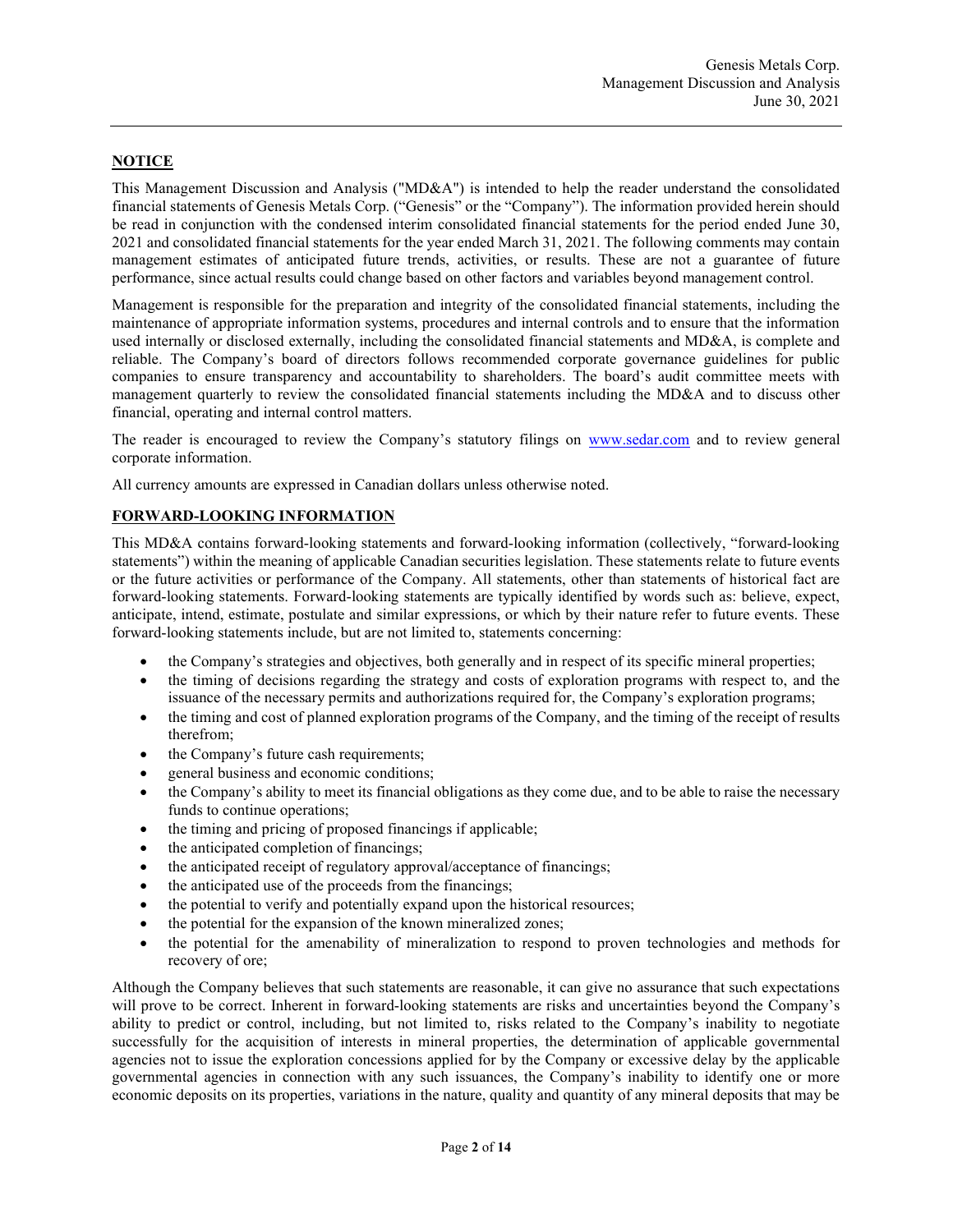located, the Company's inability to obtain any necessary permits, consents or authorizations required for its activities, to produce minerals from its properties successfully or profitably, to continue its projected growth, to raise the necessary capital or to be fully able to implement its business strategies, and other risks identified herein under "Risk Factors".

The Company cautions investors that any forward-looking statements by the Company are not guarantees of future performance, and that actual results are likely to differ, and may differ materially from those expressed or implied by forward looking statements contained in this MD&A. Such statements are based on a number of assumptions which may prove incorrect, including, but not limited to, assumptions about:

- the level and volatility of the prices for precious metals;
- general business and economic conditions;
- the timing of the receipt of regulatory and governmental approvals, permits and authorizations necessary to implement and carry on the Company's planned exploration programs;
- conditions in the financial markets generally, and with respect to the prospects for junior exploration precious metal companies specifically;
- the Company's ability to secure the necessary consulting, drilling and related services and supplies on favorable terms;
- the Company's ability to attract and retain key staff, and to retain consultants to provide the specialized information and skills involved in understanding the precious metal exploration, mining, processing and marketing businesses;
- the nature and location of the Company's mineral exploration projects, and the timing of the ability to commence and complete the planned exploration programs;
- the anticipated terms of the consents, permits and authorizations necessary to carry out the planned exploration programs and the Company's ability to comply with such terms on a cost-effective basis;
- the ongoing relations of the Company with government agencies and regulators and its underlying property vendors/optionees; and
- that the metallurgy and recovery characteristics of samples from certain of the Company's mineral properties are reflective of the deposit as a whole.

These forward-looking statements are made as of the date hereof and the Company does not intend and does not assume any obligation, to update these forward-looking statements, except as required by applicable law. For the reasons set forth above, investors should not attribute undue certainty to or place undue reliance on forward-looking statements.

Historical results of operations and trends that may be inferred from the following discussion and analysis may not necessarily indicate future results from operations. In particular, the current state of the global securities markets may cause significant reductions in the price of the Company's securities and render it difficult or impossible for the Company to raise the funds necessary to continue operations.

The ongoing COVID-19 global pandemic has continued to adversely affect workforces, economies, and financial markets globally. To date there have been no adverse effects on the Company's business or ability to raise funds.

### COMPANY OVERVIEW AND OVERALL PERFORMANCE

The Company is a mineral exploration company involved in the acquisition and assessment of mineral properties in Canada. The Company does not have any producing mineral properties at this time. The Company is a reporting issuer in British Columbia, Alberta, Ontario, the Yukon Territory and the Northwest Territories and trades on the TSX Venture Exchange under the symbol GIS.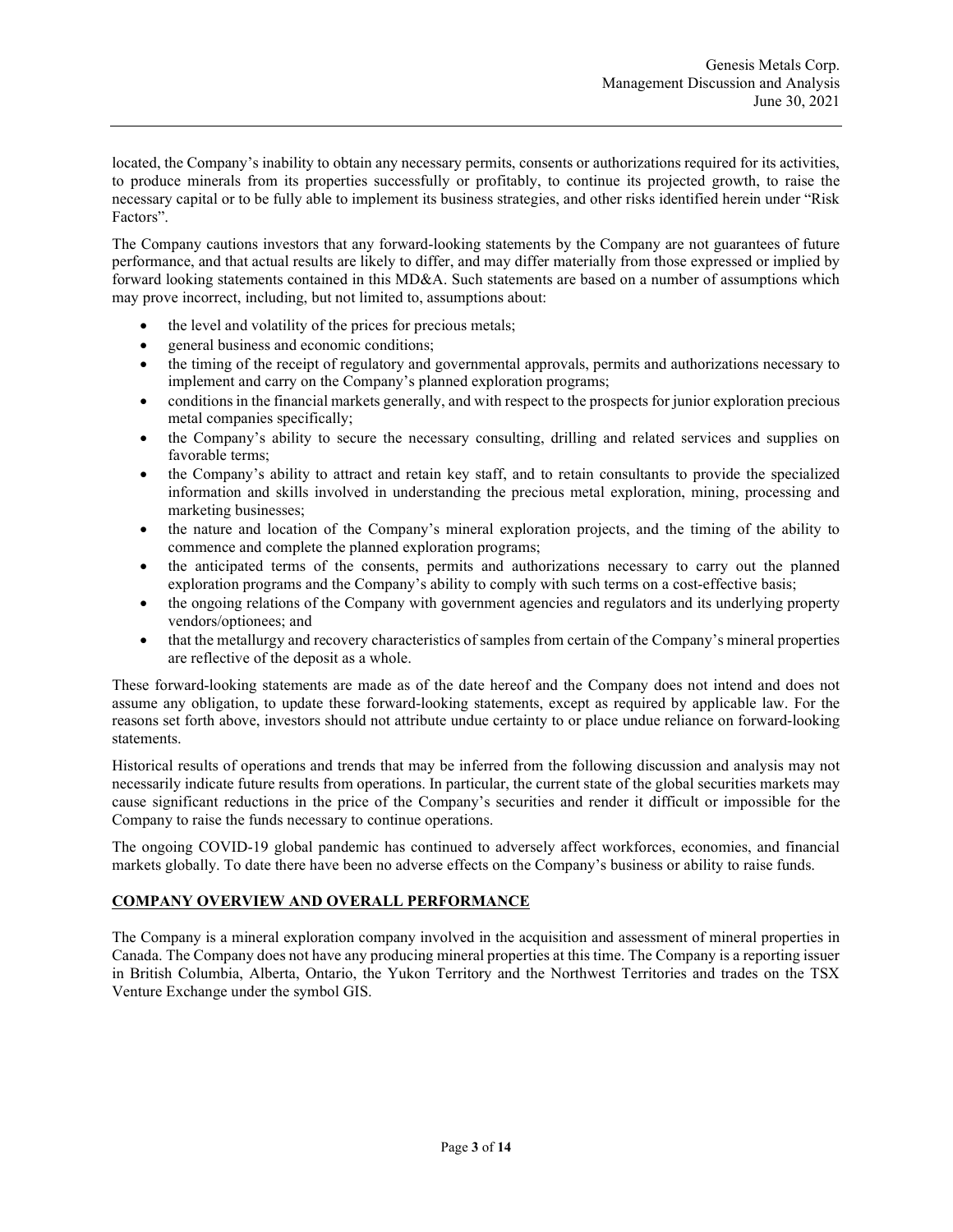# HIGHLIGHTS AND RECENT DEVELOPMENTS

Highlights of the Company's activities, including financing, corporate and exploration, for the three months ended June 30, 2021 and subsequent period up to the date of this MD&A are as follows:

On June 30, 2021, Genesis announced it had completed a spring 2021 drill program totaling 4692 metres in 23 holes at its Chevrier Gold Project. The drilling included 1364 metres in 5 holes (including one hole that was abandoned 14 metres down hole and re-drilled) at the Main Zone deposit stepping out from GM20-80 which intersected 13.46 g/t gold over 8.90 metres starting at 114.80 metres down hole and including 25.44 g/t gold over 3.00 metres (see January 21, 2021 News Release), and, 3328 metres in 18 holes (including 1 hole that was restarted after encountering a fault at 76 metres down hole) testing new exploration targets east of the Chevrier East Deposit as described in the April 21, 2021 News Release. Drilling results will be released when received and evaluated. The Company also announced it had contracted Geo Data Solutions GDS Inc. to complete a 2,602-line kilometre helicopter borne magnetic survey covering parts of the 290 square kilometre project not covered by the earlier airborne survey over the main Fancamp trend. A field program has commenced to follow-up areas with magnetic signatures consistent with interpreted goldrelated structural traps with prospecting, mapping and sampling. Genesis has also expanded the size of its October Gold Project in Ontario by staking an additional 81 claims along its northern boundary to bring the overall project size to 254 square kilometres. The Company is planning an initial surface exploration program for 2021 to identify prospective gold targets on the large strategically located property. Genesis holds a right to acquire 100% interest in the entire October Gold Property, located in the Southern Swayze greenstone belt in Benton Township, Ontario. The property has prospective geology, structural setting and regional gold endowment.

- During the period ended June 30, 2021, a total of 1,475,000 common share purchase options were granted to the Company's consultants, directors and officers. 400,000 options, granted on April 21, 2021, are exercisable at a price of \$0.24 for a period of three years and 1,075,000, granted on May 10, 2021, are exercisable at the same price of \$0.24 for a period of five years.
- On April 21, 2021 the Company announced that it had commenced a minimum 3,000 metres drilling program to test a series of till covered exploration targets east of the Chevrier East Zone Deposit and to target additional highgrade areas of the Main Zone Deposit.
- On May 6, 2021, the Company completed a non-brokered private placement for gross proceeds of \$1,241,000. The Company issued 5,170,835 flow-through common shares at \$0.24 per share. The Company incurred cash finders' fees of \$75,414 and issued 285,250 finders' warrants. The warrants are exercisable at \$0.24 for a period of two years.
- A total of 661,513 warrants expired unexercised and 112,500 stock options were forfeited.

Subsequent to the period ended June 30, 2021, the following events took place:

- A total of 150,000 common share purchase options were granted to a consultant, exercisable at a price of \$0.24 for a period of five years.
- A total of 319,000 stock options were forfeited.

# MINERAL PROPERTIES AND EXPLORATION

### Chevrier Project, Quebec

The Chevrier Project is located 35 km to southwest of Chibougamau, Quebec. The property consists of 574 mostly contiguous mineral claims, for a total of 290 km<sup>2</sup> located in Hauy, Queylus, Fancamp and La Dauversière Townships, Province of Quebec. The property is centered near the junction of these four townships. A portion of the property surface is covered by two lakes. The claims give the holder an exclusive right to explore for and develop mineral substances in the public domain, except sand, gravel, clay and other loose deposits, on the land covered by the claims.

For easier reference, the Chevrier property (excluding claims acquired from Doctors and Tectonic, described below) has been divided into two sectors. The Diana block is located in the Southwestern quarter of the Queylus Township.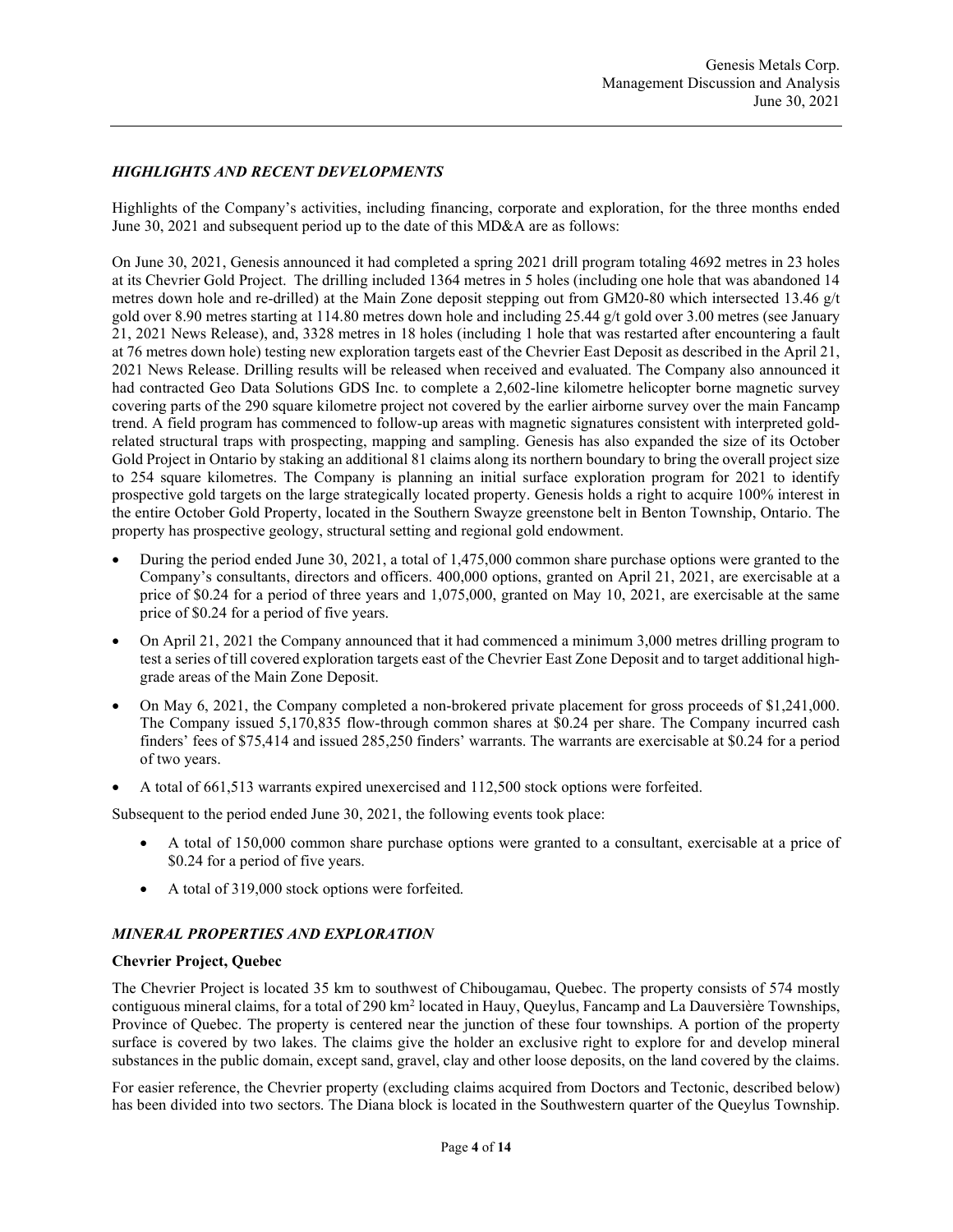The contiguous Diana-Obatogamau, Fancamp, Haufan, and Dolbo blocks are predominantly located in the Northeast sector of the Fancamp Township, with a few claims in the Southern half of the Hauy Township. The blocks of claims encountered, from Northeast to Southwest are described as follows:

- Diana block: consists of 69 claims covering an area of 1,104 hectares in Queylus Township. This block was held by Géonova (100%) with a royalty of 7.5% of the Net Proceeds of Production retained by Resources Diana Ltd.
- Diana-Obatogamau block: was 100% held by Géonova who had acquired it from INMET. This block consists of 82 claims covering an area of 1,312 hectares in the Fancamp and Hauy townships. Resources Diana Ltd, the original owner, still holds a royalty of 10% of the Net Profits of Production. Peter Smith and Charles Robbins hold each a 0.5% royalty of the Net Smelter Returns ("NSR"). These original contractual agreements are still in effect.
- Fancamp block: consists of 17 claims covering an area of 264 hectares in Fancamp Township. Géonova held 100% of this block and Fancamp Resources Inc. still holds a royalty of 10% of the Net Profits of Production.
- Haufan block: was held at 100% by Géonova, except for claim CL 5041860 which was held jointly by Géonova (10%) and Inmet (90%). The Haufan block consists of 30 claims located in the Fancamp Township and covers an area of 477 hectares.
- Dolbo block: consists of 41 claims covering an area of 656 hectares in Fancamp Township. This block was jointly held by Géonova (63.83%) and IamGold - Quebec (36.17%); the Company believes that Tawsho Mining had incurred sufficient expenditures, as outlined in the option agreement between Geonova and Inmet, to enable the Company to vest at 100% interest in these claims.
- Other: remaining claims are located in between and around those blocks and cover an area of 5,490 hectares in the four townships mentioned before.

In February 2017, the Company entered into a purchase agreement to acquire a 100% interest in the Hygrade Property from Les Ressources Tectonic Inc. ("Tectonic") by making a cash payment of \$25,000 (paid), issuing 33,333 common shares (issued), and granting a 2% NSR to Tectonic, which may be decreased to 1% at any time by paying Tectonic the sum of \$1,500,000. The Hygrade Property is comprised of 9 contiguous claims and represents an area of 254 ha (2.54km<sup>2</sup> ). The acquisition of the Hygrade Property, located within the boundaries of the Company's Chevrier Project near Chibougamau, Quebec, allowed the Company to consolidate its land position at Chevrier.

In September 2017, the Company acquired a 100% interest in 111 claims from Doctors Investment Group Ltd ("Doctors"). The property is comprised of 4 groups of claims that are contiguous with the western and eastern boundaries of the northern half of the Company's Chevrier Project. The Company acquired an undivided 100% interest in the Property by:

- Making a cash payment to Doctors of \$25,000;
- Issuing 300,000 common shares of the Company to Doctors Investment Group; and
- Granting a 1% NSR to Doctors, which may be decreased to 0.5% at any time by paying Doctors the sum of \$750,000.

In March 2019, the Company entered into a binding purchase and sale agreement with Les Ressources Tectonic Inc. to acquire a 100% interest in the Trenholme Property. The Property is 6 km northwest of the Chevrier Project and comprised of 29 contiguous claims over 16.1 km<sup>2</sup>. Payment of \$15,000 cash and 40,000 common shares was made, as per the terms of the agreement. The Company can reduce a 2% net smelter royalty ("NSR") retained by Tectonic to 1% through a \$1,000,000 cash payment.

With the Trenholme property addition, the Chevrier Project has been expanded to 290km<sup>2</sup>.

During the year ended March 31, 2021, the Company made payments to the Quebec Ministry of Energy and Natural Resources to acquire additional claims expanding the Chevrier Gold Property area. There have been no new claims acquisition during the three months ended June 30, 2021.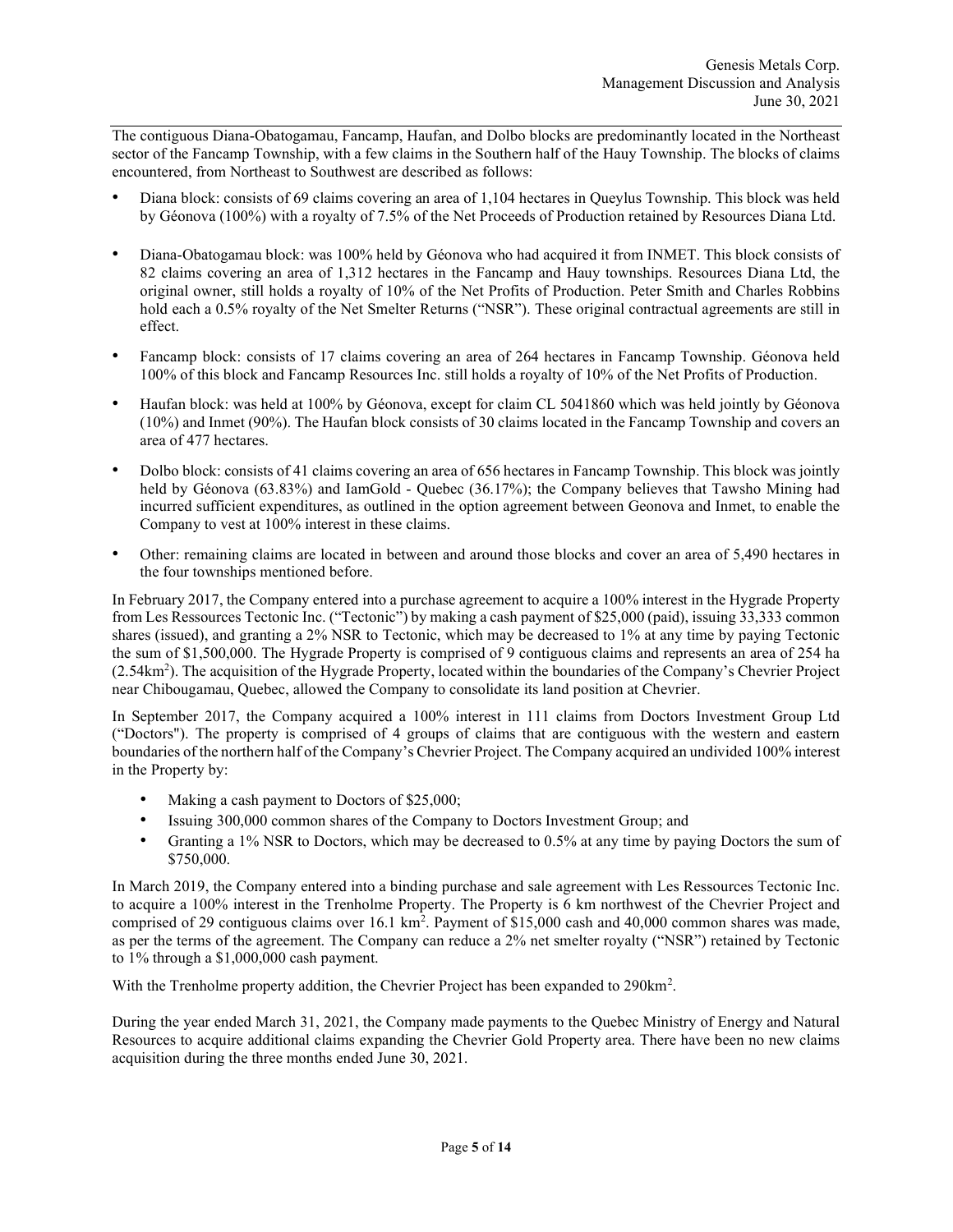### October Gold, Ontario

Genesis has made the requisite expenditures and cash payments to acquire a 100% interest in the October Gold project located in the southern Swayze greenstone belt in Benton Township, Ontario. Property title for the original portion of the property has not yet been transferred to the Company. The original vendors hold a 3% NSR, 2% of which can be purchased by the Company at any time for \$1 million. The 254.3 square kilometre property includes 31 square kilometres in 164 claims directly owned by Genesis. This project is located 35 km northwest of IAMGOLD Corporation and Sumitomo Metal Mining Co. Ltd.'s 's Cote Lake gold deposit and 50 km southeast of Newmont Corporation's Borden gold deposit.

There was no exploration on the October Gold property during the year ended March 31, 2021. The Company is planning to have the property title transferred to the Company in 2021 and to start an initial exploration program to evaluate the property.

### Qualified Person and QA/QC

Mineral exploration at all of the Company's mineral properties is performed under the supervision of Andre Liboiron, P.Geo, Exploration Manager for the Company; a Qualified Person as defined by NI 43-101. Quality control for field sampling and drill samples covers complete chain of custody of samples, including handling procedures and analytical work as well as the insertion of standard and blank materials. The QA/QC program also includes data verification procedures.

#### COMPANY PERFORMANCE

The Company's objective is to undertake mineral exploration on properties assessed to be of merit and to discover and define mineral resources that have potential to be economically exploited. The primary metals being targeted by the Company are precious metals with a focus on gold.

The Company's exploration of its mineral properties is driven by synthesizing all available data, conducting field work to refine drill targets and quickly moving to drilling to delineate new gold discoveries. The Company expects to obtain financing in the future primarily through further equity financing.

The Company's net loss for the three months ended June 30, 2021 totaled \$1,242,159 (2020 - \$663,812), a loss of \$0.03 (2020 - \$0.02) per share. Total assets were \$4,466,043 as at June 30, 2021 (March 31, 2021 - \$4,868,938). The Company's cash was \$2,752,945 as at June 30, 2021 (March 30, 2021 - \$3,089,455).

The Company expenses all exploration and evaluation expenditures as incurred. Acquisition costs, including option payments, are capitalized to individual properties until the property to which those costs are related is placed into production, sold, or abandoned. The decision to abandon a property is largely determined from exploration results and the amount and timing of the Company's write-offs of capitalized mineral property costs will vary in a fiscal period from one year to the next and typically cannot be predicted in advance. The carrying value of the mineral properties was \$1,492,368 as at June 30, 2021 (March 31, 2021 - \$1,492,368).

|                                       | Year ended<br><b>March 31, 2021</b> | <b>Year ended</b><br><b>March 31, 2020</b> | <b>Year ended</b><br><b>March 31, 2019</b> |
|---------------------------------------|-------------------------------------|--------------------------------------------|--------------------------------------------|
| Total Revenue                         | Nil                                 | Nil                                        | Nil                                        |
| Comprehensive Loss for the Year       | (3, 143, 137)                       | (3,294,831)                                | (2,193,906)                                |
| Loss per Share – Basic and Diluted    | (0.06)                              | (0.12)                                     | (0.13)                                     |
| <b>Total Assets</b>                   | 4,868,938                           | 4,857,658                                  | 2,100,223                                  |
| Total Long-Term Financial Liabilities | Nil                                 | Nil                                        | Nil                                        |

### SELECTED ANNUAL INFORMATION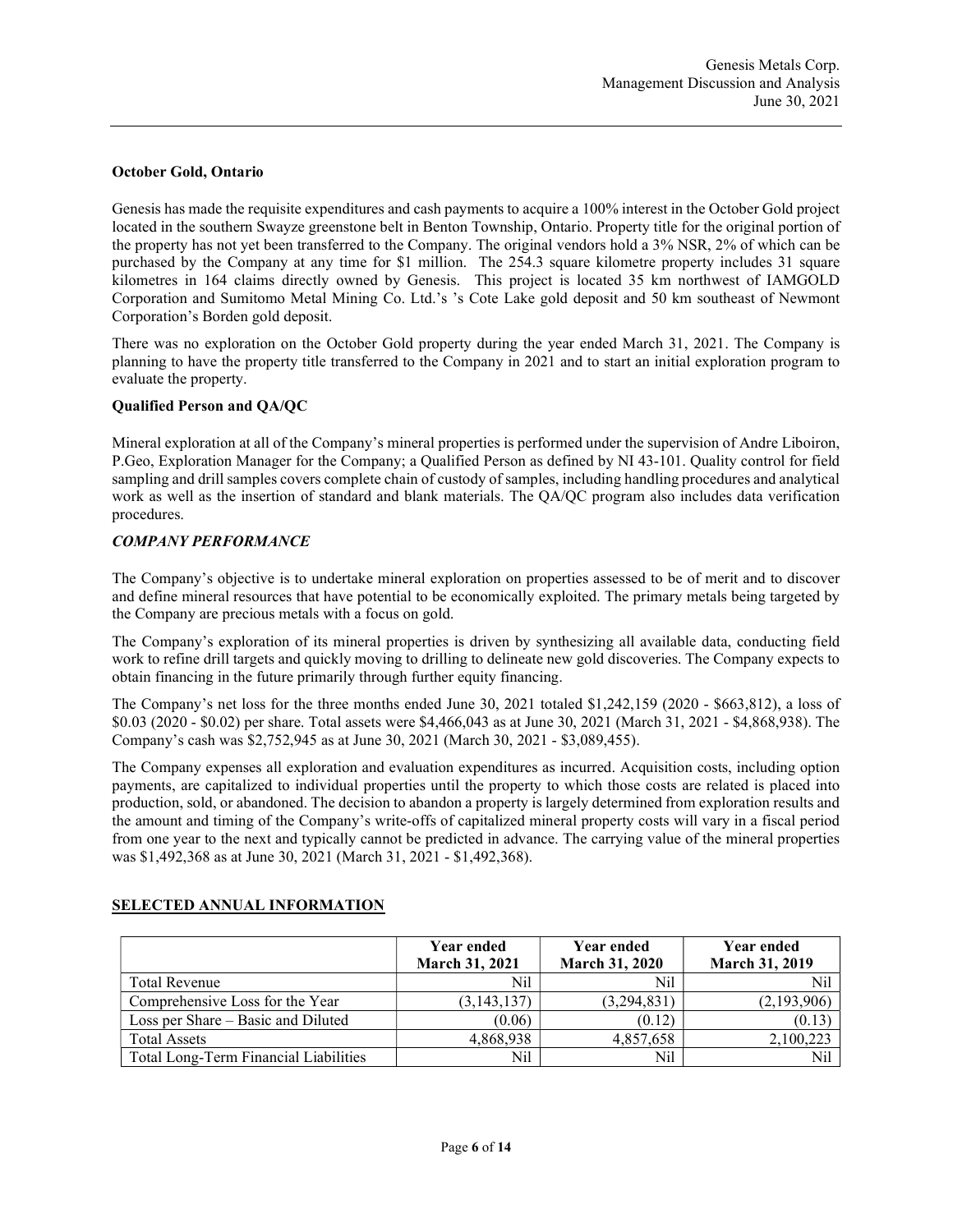# RESULTS OF OPERATIONS

The following analysis discusses the variations in the Company's results, however, as with most junior mineral exploration companies, the results of operations (including net losses) are not the main factor in establishing the financial health of the Company. Of additional significance are the exploration and evaluation assets in which the Company has, or may earn an interest, its working capital and how many shares it has outstanding. The variations seen over the years are primarily a result of the level of activity of the Company's ongoing property evaluation program and the timing and results of the Company's exploration activities on its then current properties. There are no general trends regarding the Company's annual results, and the Company's business of mineral exploration is not currently seasonal, as it can work on the Quebec and Ontario properties year-round. Results can vary significantly depending on whether the Company has abandoned any properties or granted any stock options, and these are the factors that account for material variations in the Company's net losses, none of which are predictable.

The write-off of exploration and evaluation assets can also have a material effect on results as and when they occur. General operating costs other than the specific items noted below tend to be quite similar from period to period.

#### Three Months Ended June 30, 2021 ("Q1-2022") Compared with the Three Months Ended June 30, 2020 ("Q1- 2021")

The Company's net loss for the three months ended June 30, 2021 totaled \$1,242,159 (Q1 2021 – \$663,812) or \$0.02  $(Q1-2021 - $0.02)$  per share. The variances from the prior period were primarily due to the following items:

- Geological exploration costs of \$1,286,311 (Q1 2021 \$342,999) due to high volume of exploration activities and ongoing drilling program.
- Share-based payments of \$196,342 (Q1 2021 \$Nil) due to granting of share options.
- Salary and management fees of \$27,000 (Q1 2021 \$27,000) remained the same as the prior period.

#### Summary of Quarterly Results

|                     |                      |                      |                      | <b>Quarter Ended</b> |
|---------------------|----------------------|----------------------|----------------------|----------------------|
|                     | <b>Quarter Ended</b> | <b>Quarter Ended</b> | <b>Quarter Ended</b> | September 30,        |
|                     | June 30, 2021        | March 31, 2021       | December, 2020       | 2020                 |
| Net Loss            | \$1,242,159          | \$690,732            | \$734,548            | \$1,054,045          |
| Net Loss per Share  |                      |                      |                      |                      |
| (Basic and Diluted) | \$0.02               | \$0.01               | \$0.01               | \$0.02               |
| <b>Total Assets</b> | \$4,466,043          | \$4,868,938          | \$4,947,053          | \$6,212,248          |
| Number of shares    |                      |                      |                      |                      |
| outstanding*        | 59,500,925           | 54,330,090           | 52,050,364           | 52,050,364           |

|                     | <b>Quarter Ended</b> | <b>Quarter Ended</b> | <b>Quarter Ended</b>     | <b>Quarter Ended</b><br>September 30, |
|---------------------|----------------------|----------------------|--------------------------|---------------------------------------|
|                     | June 31, 2020        | March 31, 2020       | <b>December 31, 2019</b> | 2019                                  |
| Net Loss            | \$663,812            | \$1,121,431          | \$1,335,656              | \$451,068                             |
| Net Loss per Share  |                      |                      |                          |                                       |
| (Basic and Diluted) | \$0.02               | \$0.05               | \$0.06                   | \$0.02                                |
| <b>Total Assets</b> | \$4,466,043          | \$4,857,658          | \$5,371,580              | \$1,713,852                           |
| Number of shares    |                      |                      |                          |                                       |
| outstanding*        | 43,796,378           | 43,756,566           | 41,681,566               | 21,987,816                            |

\*The Company completed a consolidation of the issued shares on a five (5) to one (1) basis on Dec 16, 2019. All references to common shares, warrants, stock options and amounts per share in this MD&A and the consolidated financial statements reflect the share consolidation.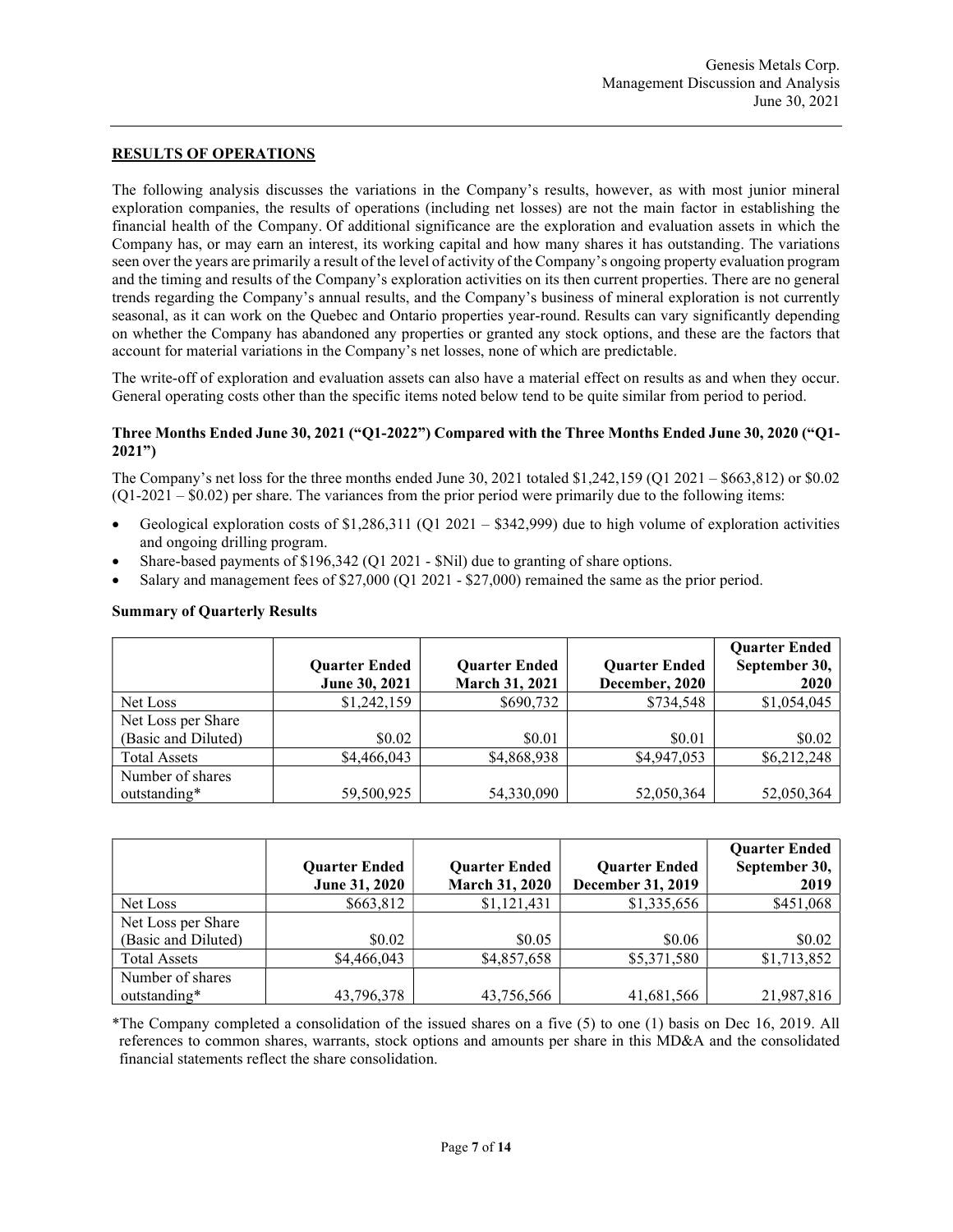|                         | <b>Ouarter Ended</b><br>June 30, 2021 | <b>Quarter Ended</b><br>March 31, 2020        | <b>Quarter Ended</b><br>December 31, 2020 | <b>Quarter Ended</b><br>September 30,         |
|-------------------------|---------------------------------------|-----------------------------------------------|-------------------------------------------|-----------------------------------------------|
|                         |                                       |                                               |                                           | 2020                                          |
| <b>Chevrier Project</b> | \$1,275,160                           | \$469,378                                     | \$848,966                                 | \$584,101                                     |
| October Gold            | \$11,150                              | \$7,518                                       |                                           |                                               |
| Total                   | \$1,286,311                           | \$476,896                                     | \$848,966                                 | \$584,101                                     |
|                         |                                       |                                               |                                           |                                               |
|                         | <b>Quarter Ended</b><br>June 30, 2020 | <b>Quarter Ended</b><br><b>March 31, 2020</b> | <b>Quarter Ended</b><br>December 31, 2019 | <b>Quarter Ended</b><br>September 30,<br>2019 |
| Chevrier Project        | \$342,999                             | \$473,376                                     | \$419,980                                 | \$264,731                                     |
| October Gold            |                                       |                                               |                                           |                                               |

### Mineral Property Exploration and Evaluation Expenditures

# LIQUIDITY

The Company's ability to meet its obligations and its ability to finance exploration and development activities depends on its ability to raise cash through the issuance of common shares pursuant to private placements, the exercise of warrants and stock options. Capital markets may not always be receptive to offerings of new equity from treasury or debt, whether by way of private placements or public offerings. This may be further complicated by the limited liquidity for the Company's shares, restricting access to some institutional investors. The Company's growth and success is dependent on additional external sources of financing, which may not be available on acceptable terms, particularly in the current economic environment that is unfavorable to exploration companies.

Total **5342,999 12473,376 5419,980 5264,731** 

At June 30, 2021 the Company had a cash and cash equivalent balance of \$2,752,945 compared to a cash and cash equivalent balance of \$3,089,455 at March 31, 2021. Working capital at June 30, 2021 was \$2,306,586 compared to working capital of \$2,495,956 at March 31, 2021.

The net change in cash position at June 30, 2021 compared to March 31, 2021 was a decrease of \$336,510 (Q1 2021 – \$443,459), due the following activities:

- Cash used in operating activities for the three months ended June 30, 2021 was \$1,502,096 (Q1 2021 -\$443,412). Cash was mostly spent on exploration work, management, consulting, and general and administrative costs.
- Investing activities generated for the three months ended June 30, 2021 was  $\text{Nil}(\text{O1 }2021 \text{Nil})$  as no new claims were acquired.
- Financing activities provided for the three months ended June 30, 2021 was \$1,165,586 (Q1 2021 \$9,953), resulting from the private placement closed during May 2021.

### Requirement of Additional Equity Financing

The Company's principal activity is exploration for minerals and the definition by drilling of potentially economic resources. The recoverability of the amounts shown for mineral properties is ultimately dependent upon the existence of economically recoverable reserves, securing and maintaining title and beneficial interest in the mineral properties, obtaining necessary financing to explore and develop the mineral properties, entering into agreements with others to explore and develop the mineral properties, and upon future profitable production or proceeds from disposition of the mineral properties. The amounts shown as mineral properties represent acquisition costs incurred to date, less amounts recovered from third parties and impairment charges, and do not necessarily represent future values.

The Company has no operating revenue and has a history of losses. In addition, the Company has exploration expenditure commitments on its properties as disclosed in Note 7 of the financial statements. The ability of the Company to carry out its planned business objectives is dependent on its ability to raise adequate financing from lenders, shareholders and other investors and/or generate operating profits and positive cash flows.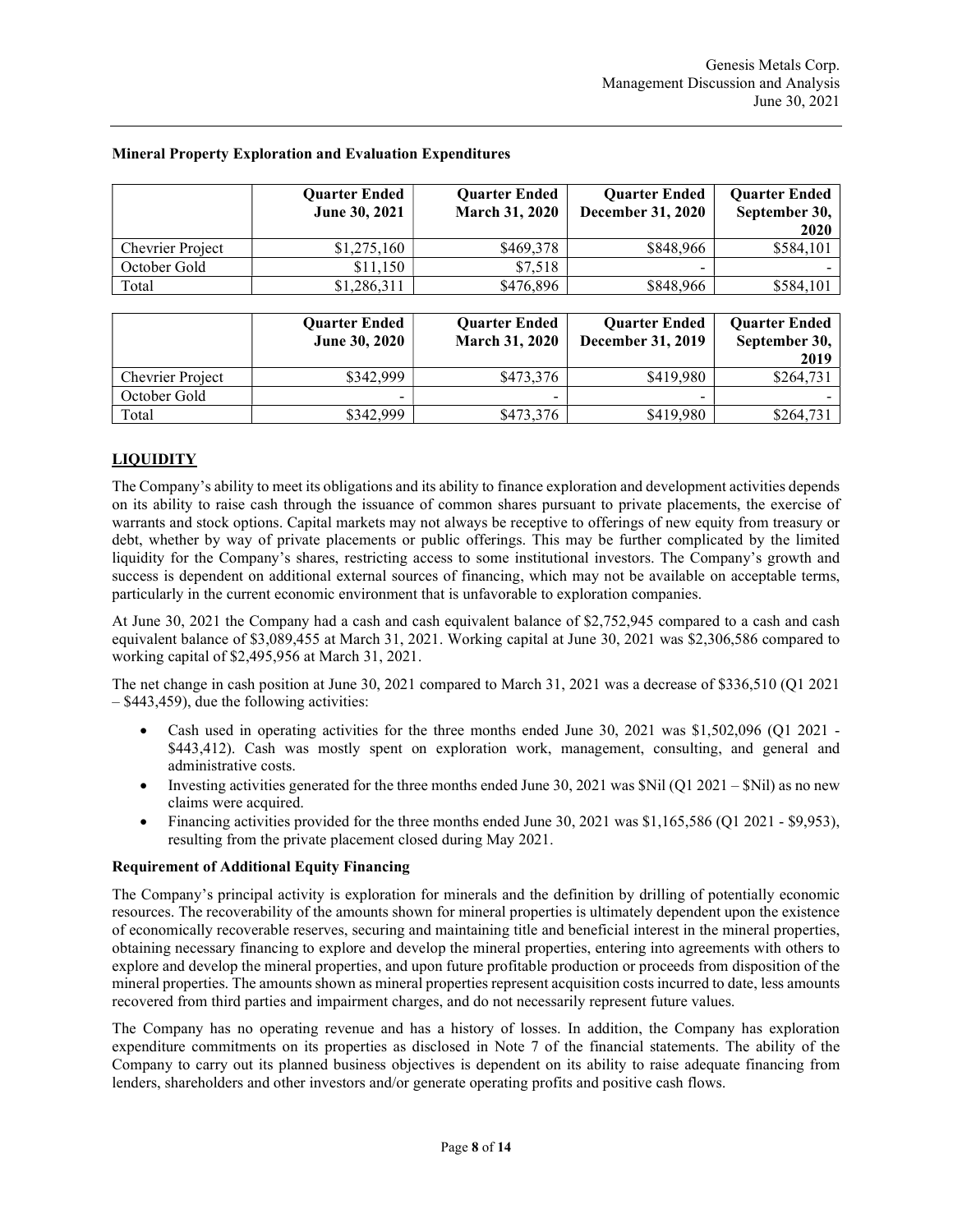In order to finance the Company's exploration programs and to cover administrative and overhead expenses, the Company raises money through equity sales. Many factors influence the Company's ability to raise funds, including the health of the resource market, the climate for mineral exploration investment, the Company's track record, and the experience and caliber of its management.

### CAPITAL RESOURCES

As at June 30, 2021, the Company's share capital was \$28,379,770 (March 31, 2021 - \$27,548,329) representing 59,500,925 issued and outstanding common shares without par value. Share-based payments reserve was \$4,520,277 (March 31, 2021 - \$4,300,040). The deficit totaled \$29,089,356 as at June 30, 2021 (March 31, 2021 - \$27,847,197). Accordingly, net assets were \$3,810,691 as at June 30, 2021 (March 31, 2021 - \$4,001,172).

## RISK FACTORS

The Company is in the business of acquiring, exploring and, if warranted, developing and exploiting natural resource properties. A number of risk factors will apply due to the nature of the Company's proposed business and the present stage of exploration of its mineral properties (which are primarily early stage exploration properties with no known resources or reserves); refer to the Company's condensed interim consolidated financial statements for the three months ended June 30, 2021 and the annual financial statements for the year ended March 31, 2021 for more details.

### OFF-BALANCE SHEET ARRANGEMENTS

The Company does not have any off-balance sheet arrangements as at June 30, 2021 and to the date of this MD&A.

### PROPOSED TRANSACTIONS

There were no proposed transactions as at June 30, 2021 and to the date of this MD&A.

### ADDITIONAL DISCLOSURE FOR VENTURE ISSUERS WITHOUT SIGNIFICANT REVENUE

Additional disclosure concerning the Company's general and administrative expenses and resource property costs is provided in the Company's Statements of Loss and Comprehensive Loss contained in its consolidated financial statements for the three months ended June 30, 2021 that is available on the Company's website at www.genesismetalscorp.com or on its SEDAR Page accessed through www.sedar.com.

#### OUTSTANDING SHARE DATA

The Company's authorized capital is unlimited common shares without par value and unlimited preferred shares without par value. As at the date of this MD&A, the following common shares, options and share purchase warrants were outstanding:

|                                      | # of Units | <b>Exercise Price</b> | <b>Expiry Date</b> |
|--------------------------------------|------------|-----------------------|--------------------|
| Issued and Outstanding Common Shares | 59,500,925 |                       |                    |
| Stock options                        | 48,000     | \$0.50                | January 19, 2022   |
|                                      | 15,000     | \$0.50                | February 27, 2022  |
|                                      | 200,000    | \$0.50                | July 11, 2022      |
|                                      | 20,000     | \$0.50                | August 8, 2023     |
|                                      | 235,500    | \$0.50                | December 11, 2023  |
|                                      | 330,000    | \$0.50                | January 14, 2024   |
|                                      | 400,000    | \$0.24                | April 21, 2024     |
|                                      | 50,000     | \$0.50                | May 30, 2024       |
|                                      | 20,000     | \$0.50                | August 5, 2024     |
|                                      | 1,800,000  | \$0.27                | December 20, 2024  |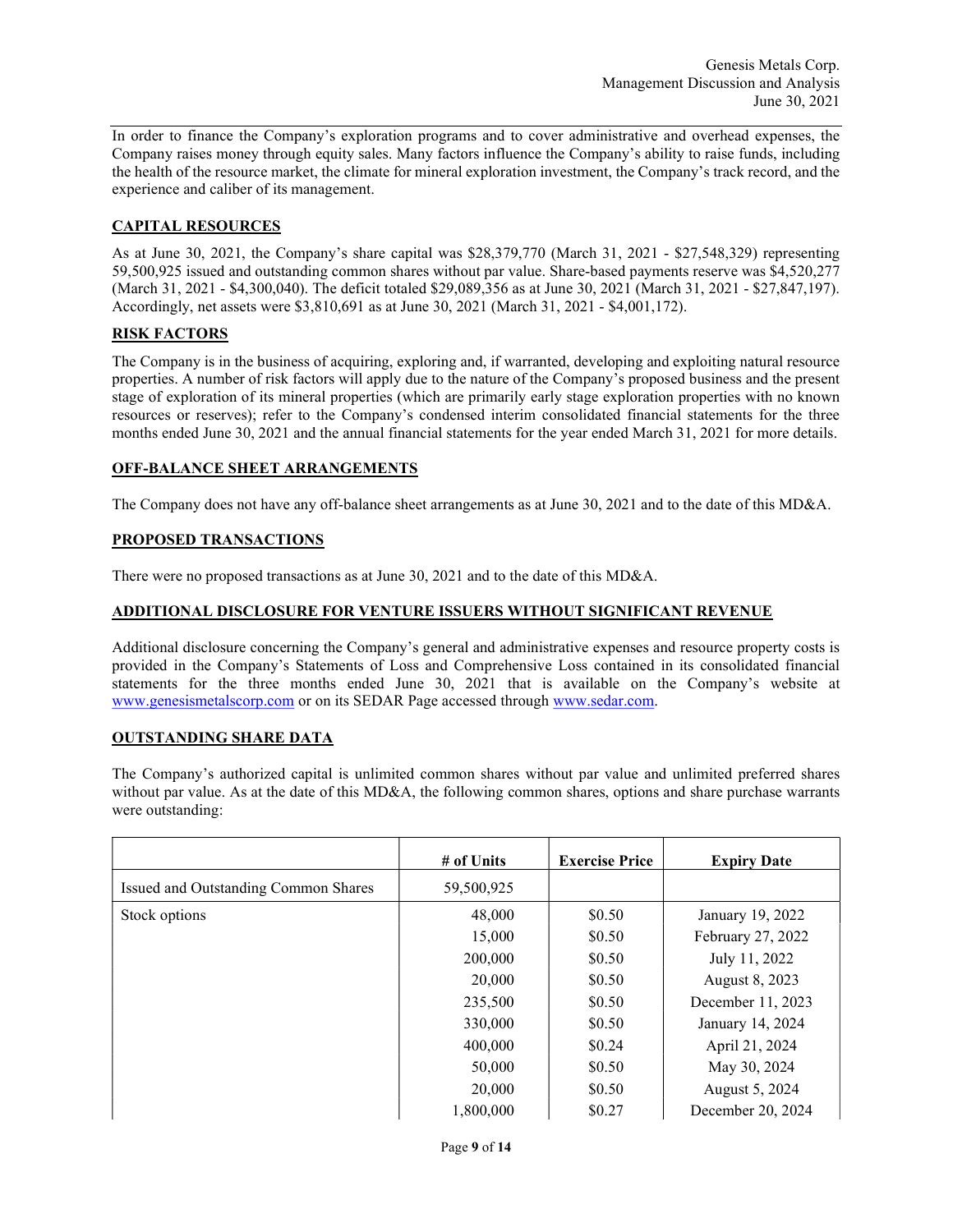|                      | # of Units | <b>Exercise Price</b> | <b>Expiry Date</b> |
|----------------------|------------|-----------------------|--------------------|
|                      | 1,510,000  | \$0.28                | September 1, 2025  |
|                      | 1,075,000  | \$0.24                | May 10, 2026       |
|                      | 150,000    | \$0.24                | July 5, 2026       |
| Warrants             | 8,075,000  | \$0.33                | December 20, 2021  |
|                      | 542,029    | \$0.25                | December 20, 2021  |
|                      | 8,750      | \$0.32                | December 20, 2021  |
|                      | 35,000     | \$0.50                | March 9, 2022      |
|                      | 61,460     | \$0.45                | August 5, 2022     |
|                      | 70,448     | \$0.42                | August 5, 2022     |
|                      | 1,796,796  | \$0.42                | August 5, 2022     |
|                      | 1,139,863  | \$0.30                | March 5, 2023      |
|                      | 285,250    | \$0.24                | May 6, 2023        |
| <b>Fully Diluted</b> | 77,369,021 |                       |                    |

### TRANSACTIONS WITH RELATED PARTIES

(a) Transactions:

Key management personnel consist of directors and senior management including the President and Chief Executive Officer ("CEO"), Chief Financial Officer ("CFO") or companies controlled by them.

The Company paid or accrued the following amounts to key management personnel:

|                          | Three Months Ended | Three Months Ended |
|--------------------------|--------------------|--------------------|
|                          | June 30, 2021      | June 30, 2020      |
| Consulting and salaries  | 52,500             | 81,926             |
| Director fees            | 13,500             | 22,500             |
| Share-based compensation | 88,058             |                    |
|                          | 154,058            | 104.426            |

(b) Due to related parties:

|                                          | June 30, 2021            | $-2021$<br>March 31. |
|------------------------------------------|--------------------------|----------------------|
| Consulting, management fees and salaries | $\overline{\phantom{0}}$ | 23,332               |
| Director fees                            | 36,375                   | 47,23                |
|                                          | 36.375                   | 70,562               |

(c) Other related party transactions:

Amounts due to related parties are unsecured, have no fixed repayments, and are non-interest bearing.

The following are transactions with a company owned by close family of a director:

|                                  | Three Months Ended | Three Months Ended |
|----------------------------------|--------------------|--------------------|
|                                  | June 30, 2021      | June 30, 2020      |
| Consulting fees and CFO services | 16.050             | \$<br>18,000       |
| Office rent                      | 8,086              |                    |
| Share-based compensation         | 3.261              |                    |
|                                  | 27.397             |                    |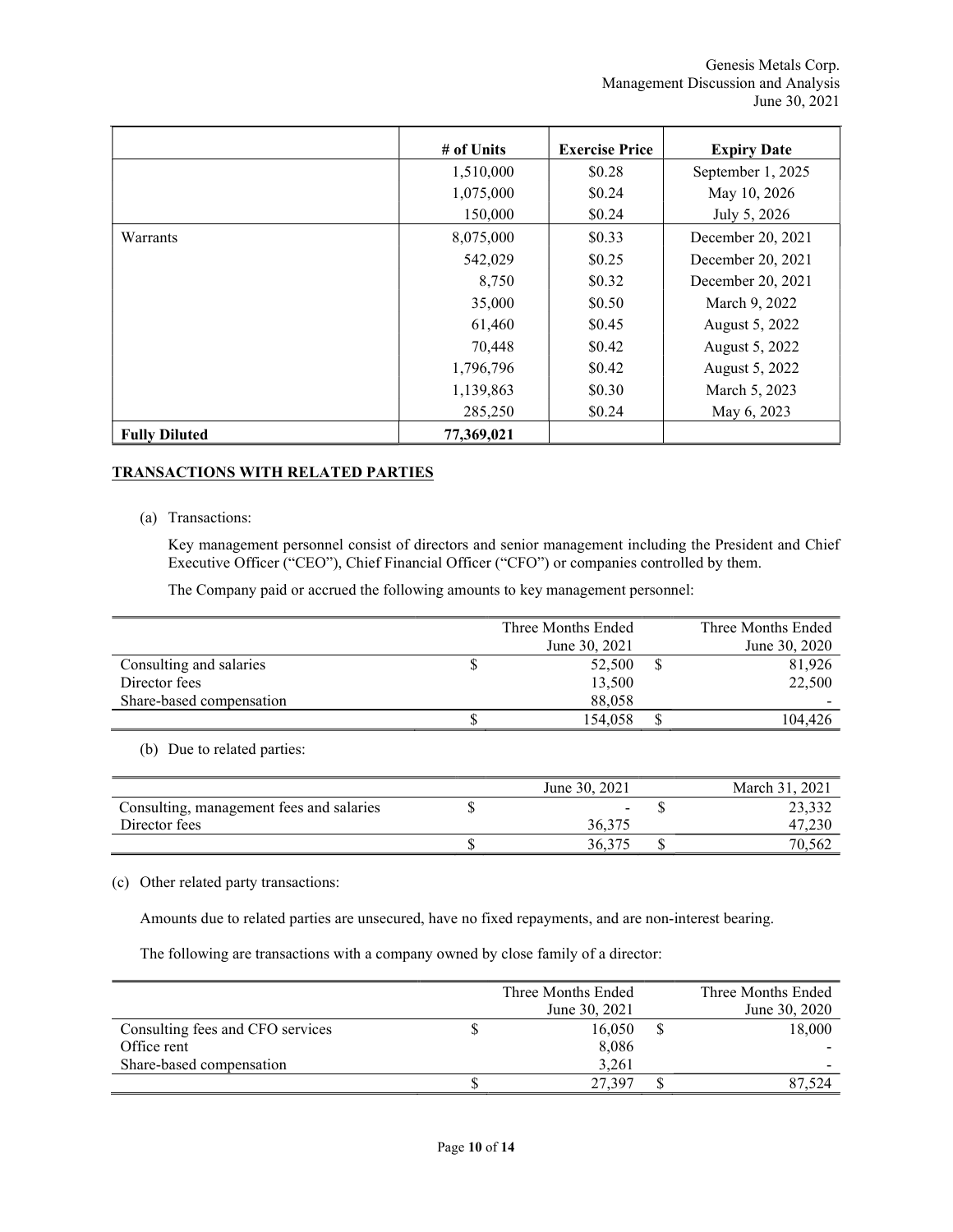# **COMMITMENTS**

On May 29, 2019, the Company issued 132,222 flow-through shares and, as a result, committed to spend \$59,500 in qualifying expenditures in 2019 and 2020. As at March 31, 2021, this commitment was fulfilled.

On December 31, 2019, the Company completed a non-brokered private placement of 2,843,750 flow-through shares committing to spend \$910,000 in qualifying expenditures by December 2020. As at March 31, 2021, this commitment was fulfilled.

On March 9, 2020, the Company completed a non-brokered private placement of 2,000,000 flow-through shares committing to spend \$1,000,000 in qualifying flow-through expenditures by December 2021. As at March 31, 2021, the Company fulfilled the commitment.

On August 5, 2020, the Company completed a non‐brokered private placement of 4,453,764 flow-through shares at a price of \$0.45 per share for gross proceeds of \$2,004,194. As at June 30, 2021, the Company fulfilled the commitment.

On May 10, 2021, the Company completed a non‐brokered private placement of 5,170,835 flow-through shares at a price of \$0.24 per share for gross proceeds of \$1,241,000. This commitment has not been fulfilled yet with \$1,183,250 to be spent by December 31, 2022. (For further details, see Note 7 of the consolidated financial statements for the three months ended June 30, 2021).

## ACCOUNTING POLICIES AND ESTIMATES

Significant judgments are used in the Company's assessment of its ability to continue as a going concern which is described in Note 1 of the financial statements. Significant accounting estimates are used in the determination of fair value and value in use for purposes of the recoverability of the carrying value of mineral properties, determination of reclamation obligations, valuation of share-based payments, and the valuation of deferred income taxes. These estimates involve considerable judgment and are, or could be, affected by significant factors that are out of the Company's control. Actual results may differ from these estimates.

#### Exploration and Evaluation Expenditures

The Company is in the process of exploring its mineral property interests and has not yet determined whether these properties contain ore reserves that are economically recoverable.

All costs related to the acquisition of mineral properties, including option payments, are capitalized on an individual prospect basis. Amounts received for the sale of mineral properties and for option payments are treated as reductions of the cost of the property, with payments in excess of capitalized costs recognized in profit or loss. The recoverability of the amounts capitalized for the undeveloped mineral properties is dependent upon the determination of economically recoverable ore reserves, confirmation of the Company's interest in the underlying mineral claims, the ability to obtain the necessary financing to complete their development, and future profitable production or proceeds from the disposition thereof. Subsequent recovery of the resulting carrying value depends on successful development or sale of the mineral property. If a mineral property does not prove viable, all unrecoverable costs associated with the project net of any impairment provisions are written off.

Exploration and evaluation expenditures are recognized in profit or loss. Costs incurred before the Company has obtained legal rights to explore on areas of interest are recognized in profit or loss. Expenditures incurred by the Company in connection with the exploration and evaluation of mineral resources after the technical feasibility and commercial viability of extracting a mineral resource are demonstrable are capitalized.

From time to time, the Company may acquire or dispose of properties pursuant to the terms of option agreements. Due to the fact that options are exercisable entirely at the discretion of the optionee, the amounts payable or receivable are not recorded. Option payments are recorded as mineral property costs or recoveries when the payments are made or received.

#### Share-Based Payments

The factors affecting share-based payments include estimates of when stock options might be exercised and the stock price volatility. The timing for exercise of options is out of the Company's control and will depend, among other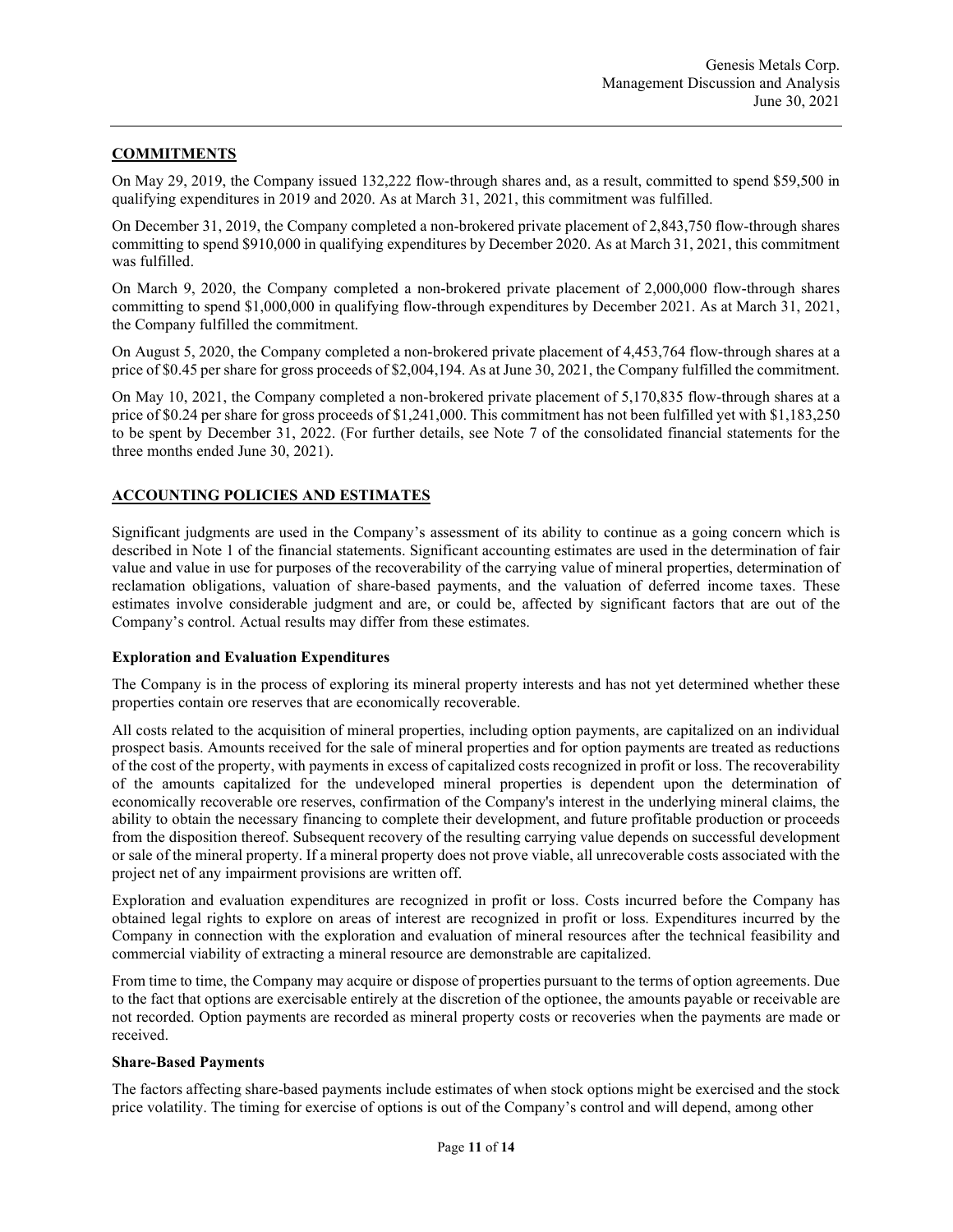things, upon a variety of factors including the market value of Company shares and financial objectives of the holders of the options. The Company has used historical data to determine volatility in accordance with Black-Scholes modeling, however future volatility is inherently uncertain, and the model has its limitations. While these estimates can have a material impact on the share-based payments and hence, results of operations, there is no impact on the Company's financial condition or liquidity.

### New and Revised Accounting Standards

On April 1, 2020, the Company adopted the following standards and interpretations:

IAS 1 – Presentation of Financial Statements ("IAS 1") and IAS 8 –Accounting Policies, Changes in Accounting Estimates and Errors ("IAS 8") were amended in October 2018 to refine the definition of materiality and clarify its characteristics. The revised definition focuses on the idea that information is material if omitting, misstating or obscuring it could reasonably be expected to influence decisions that the primary users of general-purpose financial statements make on the basis of those financial statements. The amendments clarify that materiality will depend on the nature or magnitude of information, or both. An entity will need to assess whether the information, either individually or in combination with other information, is material in the context of the financial statements.

#### FINANCIAL INSTRUMENTS AND MANAGEMENT OF CAPITAL

The three levels of the fair value hierarchy are described below:

- Level 1: Unadjusted quoted prices in active markets that are accessible at the measurement date for identical, unrestricted assets or liabilities.
- Level 2: Quoted prices in markets that are not active, or inputs that are observable, either directly or indirectly, for substantially the full term of the asset or liability.
- Level 3: Prices or valuation techniques that require inputs that are both significant to the fair value measurement and unobservable (supported by little or no market activity).

The carrying values of cash, receivables, accounts payable and accrued liabilities and due to related parties approximate their fair values due to their short terms to maturity.

#### Financial Instrument Risk Exposure and Risk Management:

(i) Credit risk:

Credit risk arises from the possibility that counterparties may be unable to fulfill their commitments to the Company. The Company's credit risk is primarily attributable to cash and receivables. The carrying value of these instruments represents the Company's maximum exposure to credit risk. The Company manages and limits exposure to credit risk by maintaining its cash with high-credit quality financial institutions. The Company's cash is held through large Canadian financial institutions and receivables mainly consist of taxes receivable from the Government of Canada (Goods and Services Tax) and the province of Quebec (Quebec Sales Tax). Management believes that the credit risk related to its cash and receivables is low.

(ii) Liquidity risk:

Liquidity risk is the risk that the Company cannot meet its financial obligations associated with financial liabilities in full. The Company manages liquidity risk through the management of its capital structure, as outlined in Note 12 of these financial statements. As at June 30, 2021, the Company had a working capital of \$2,306,586. The Company is dependent on obtaining regular financings in order to continue as a going concern. Despite previous success in acquiring these financings, there is no guarantee of obtaining future financings.

(iii) Market risk:

Market risk is the risk of loss that may arise from changes in market factors such as interest rates, foreign exchange rates, and commodity and equity prices.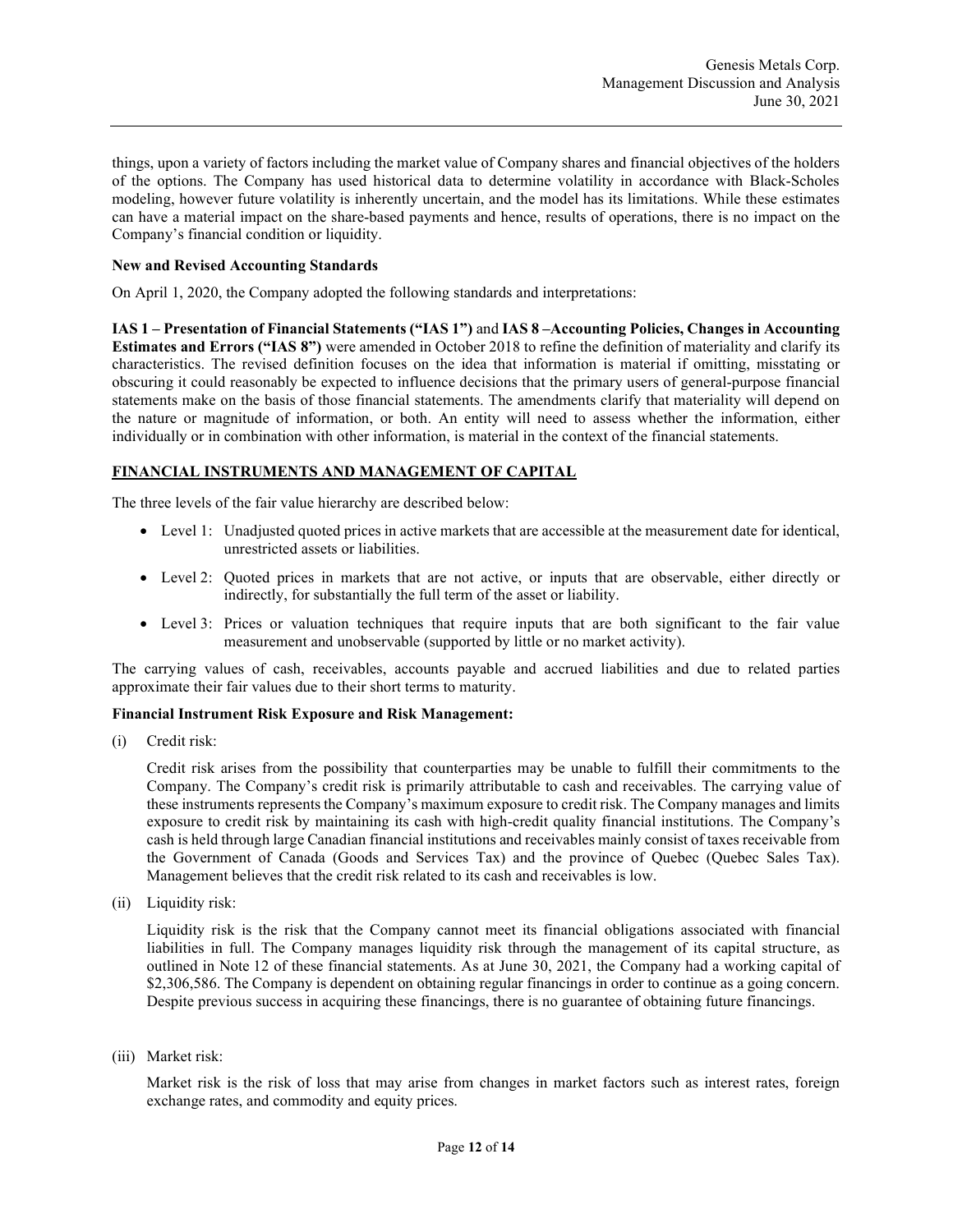### Interest rate risk:

Interest rate risk is the risk that the fair value or future cash flows of a financial instrument will fluctuate because of changes in market interest rates. The Company's interest-bearing financial assets are comprised of cash which bears interest at fixed or variable rates. The Company is not exposed to material interest rate risk.

## Foreign currency risk

The Company operates in Canada and is not exposed to any significant foreign currency risk.

Price Risk:

The Company is exposed to price risk with respect to commodity and equity prices. Equity price risk is defined as the potential adverse impact on the Company's earnings due to movements in individual equity prices or general movements in the level of the stock market. Commodity price risk is defined as the potential adverse impact on profit or loss and economic value due to commodity price movements and volatilities. The Company closely monitors commodity prices of resources, individual equity movements, and the stock market to determine the appropriate course of action to be taken by the Company.

# **OUTLOOK**

The Company expects to obtain financing in the future primarily through further equity and/or debt financing, as well as through joint venturing and/or optioning out the Company's properties to qualified mineral exploration companies. There can be no assurance that the Company will succeed in obtaining additional financing, now or in the future. Failure to raise additional financing on a timely basis could cause the Company to suspend its operation and eventually to forfeit or sell its interest in its mineral properties.

## **APPROVAL**

The Board of Directors of Genesis has approved the disclosure contained in this MD&A. A copy of this MD&A will be provided to anyone who requests it.

# ADDITIONAL INFORMATION

Additional information relating to Genesis is available on SEDAR at www.sedar.com and the Company's website http://www.genesismetalscorp.com/.